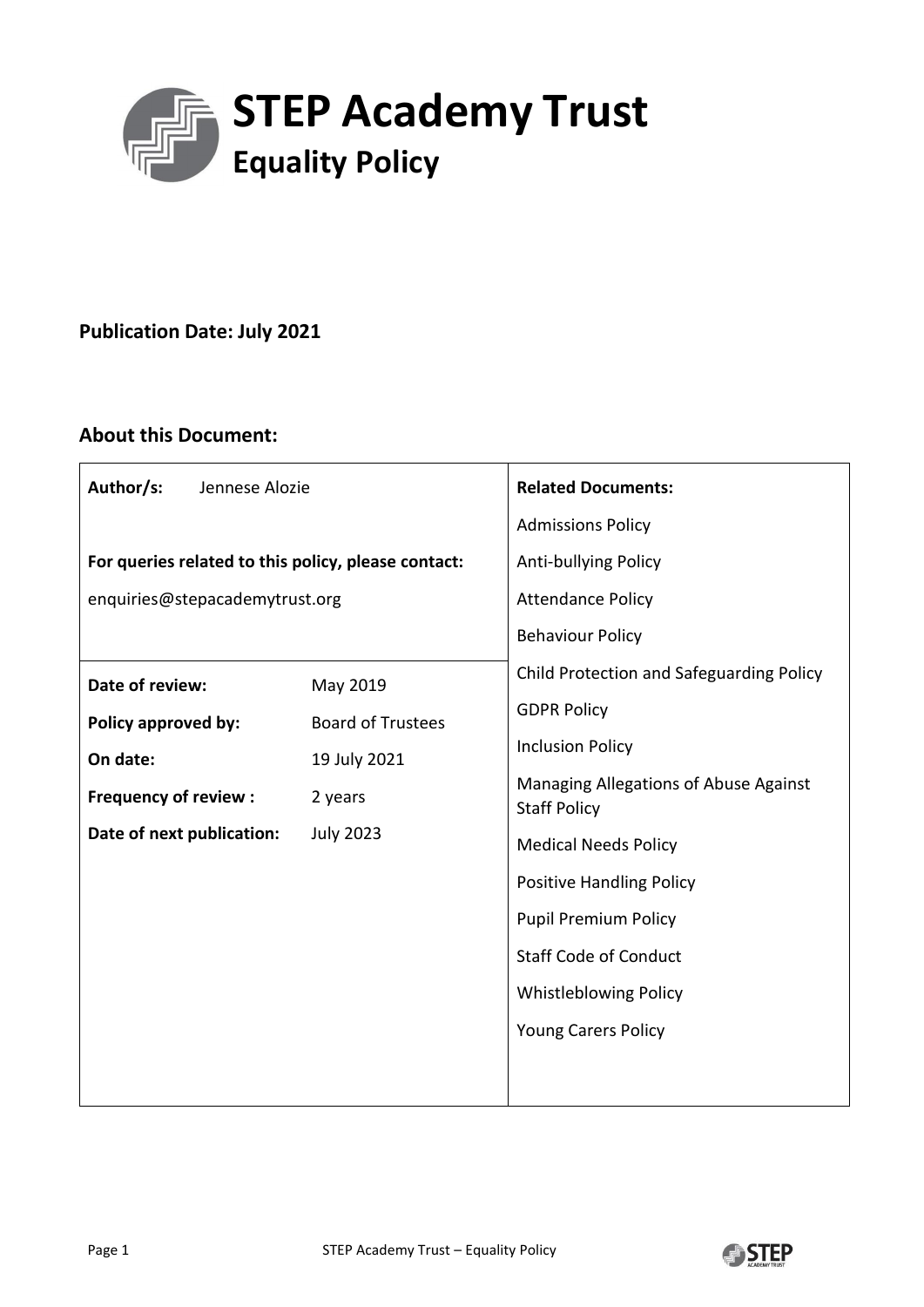# **Introduction**

STEP Academy Trust Board of Trustees has agreed this Policy and as such, it applies to all Academies within the Trust. All policies, procedures, practices and systems are regularly reviewed to reflect the Trust's anti-racist stance and commitment to equality.

We welcome our duties under the Equality Act 2010 and aim to promote a positive and welcoming culture where all forms of discrimination are actively challenged and a systemic approach to eradicating discrimination is seated at the heart of our organisation. STEP policies reflect our commitment to ensuring unbiased treatment that pupils, parents, carers, employees and prospective employees are entitled to expect. We believe that every individual has the right to be valued, respected and offered equal opportunities, access and treatment. STEP Academy Trust is committed to providing an inclusive and diverse culture and to eradicating discrimination and stereotyping to make our Academies truly inclusive and promote high achievement for all.

We welcome our duty under the Education and Inspectors Act 2006 to promote community cohesion.

## **Guiding Principles**

In fulfilling the legal obligations cited above, we are guided by key principles:

## 1. All learners are of equal value

We see all learners and potential learners, and their parents and carers, as of equal value:

- Whether or not they are disabled;
- Whatever their ethnicity, culture, national origin or national status;
- Whatever their gender or gender identity;
- Whatever their religious or non-religious affiliation or faith background;
- Whatever their sexual identity.

## 2. We recognise and respect difference

Treating people equally (as per number 1 above) does not necessarily mean treating them all the same. Our policies, procedures and activities must not discriminate but must nevertheless take account of differences of life-experience, outlook and background, and in the kinds of barrier and disadvantage which people may face. Across our Trust, equality is a key principle for treating all people the same. The Equality Act defines **nine 'Protected Characteristics'**:

- 1. Age
- 2. Disability
- 3. Gender reassignment
- 4. Pregnancy and maternity
- 5. Race
- 6. Religion and belief
- 7. Marriage and civil partnership
- 8. Gender, Sex
- 9. Sexual orientation

3. We foster positive attitudes and relationships, and a shared sense of cohesion and belonging. We ensure that our policies, procedures and activities promote:

 Positive attitudes towards disabled people, good relations between disabled and nondisabled people, and an absence of harassment of disabled people;

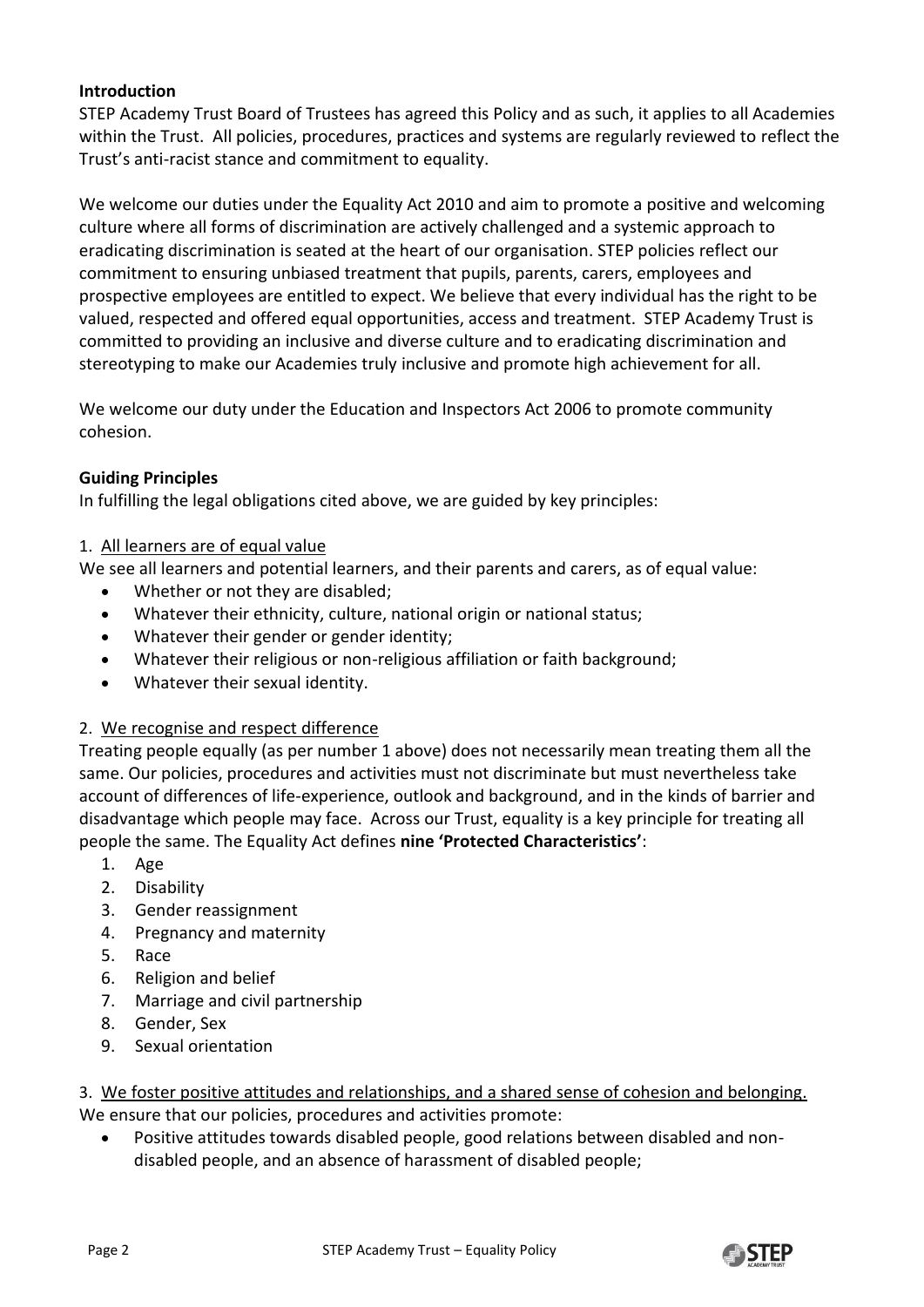- Positive interaction, good relations and dialogue between groups and communities different from each other in terms of ethnicity, culture, religious affiliation, national origin or national status, and an absence of prejudice-related bullying and incidents;
- Mutual respect and good relations between all genders and an absence of sexual or homophobic harassment.
- A culture of the highest expectations of both staff and pupils regardless of regardless of race, colour, ethnic origin, nationality, sex, religion, gender, marital status, age, disability or sexuality

4. We observe good equalities practice in staff recruitment, retention and employment.

We ensure that policies and procedures should benefit all employees and potential employees, for example, in recruitment and promotion, and in continuing professional development:

- Whether or not they are disabled;
- Whatever their ethnicity, culture, religious affiliation, national origin or national status;
- Whatever their gender identity and sexual identity, and with full respect for legal rights relating pregnancy and maternity.

# 5. We aim to reduce and remove barriers and inequalities that already exist.

In addition to avoiding or minimising possible negative impacts of our policies, we take opportunities to maximise positive impacts by reducing and removing inequalities and barriers that already exist between:

- Disabled and non-disabled people;
- People of different ethnic, cultural and religious backgrounds;
- All genders.

# 6. We consult and involve widely.

We engage with a range of groups and individuals to ensure that those who are affected by policy or activity are consulted and involved in the design of new policies, and in the review of existing ones. We consult and involve:

- Disabled and non-disabled people;
- People from a range of ethnic, cultural and religious backgrounds;
- People of all genders;
- People of differing sexual orientations.

# 7. Society as a whole should benefit.

We intend that our policies and activities should benefit society as a whole, both locally and nationally, by fostering greater social cohesion, and greater participation in public life of:

- Disabled and non-disabled people;
- A wide range people from differing ethnic, cultural and religious backgrounds;
- People of differing sexual orientations.

# 8. We base our practices on sound evidence.

We maintain and publish qualitative information showing our compliance with the public sector equality duty (PSED) set out in clause 149 of the Equality Act 2010 (Appendix A).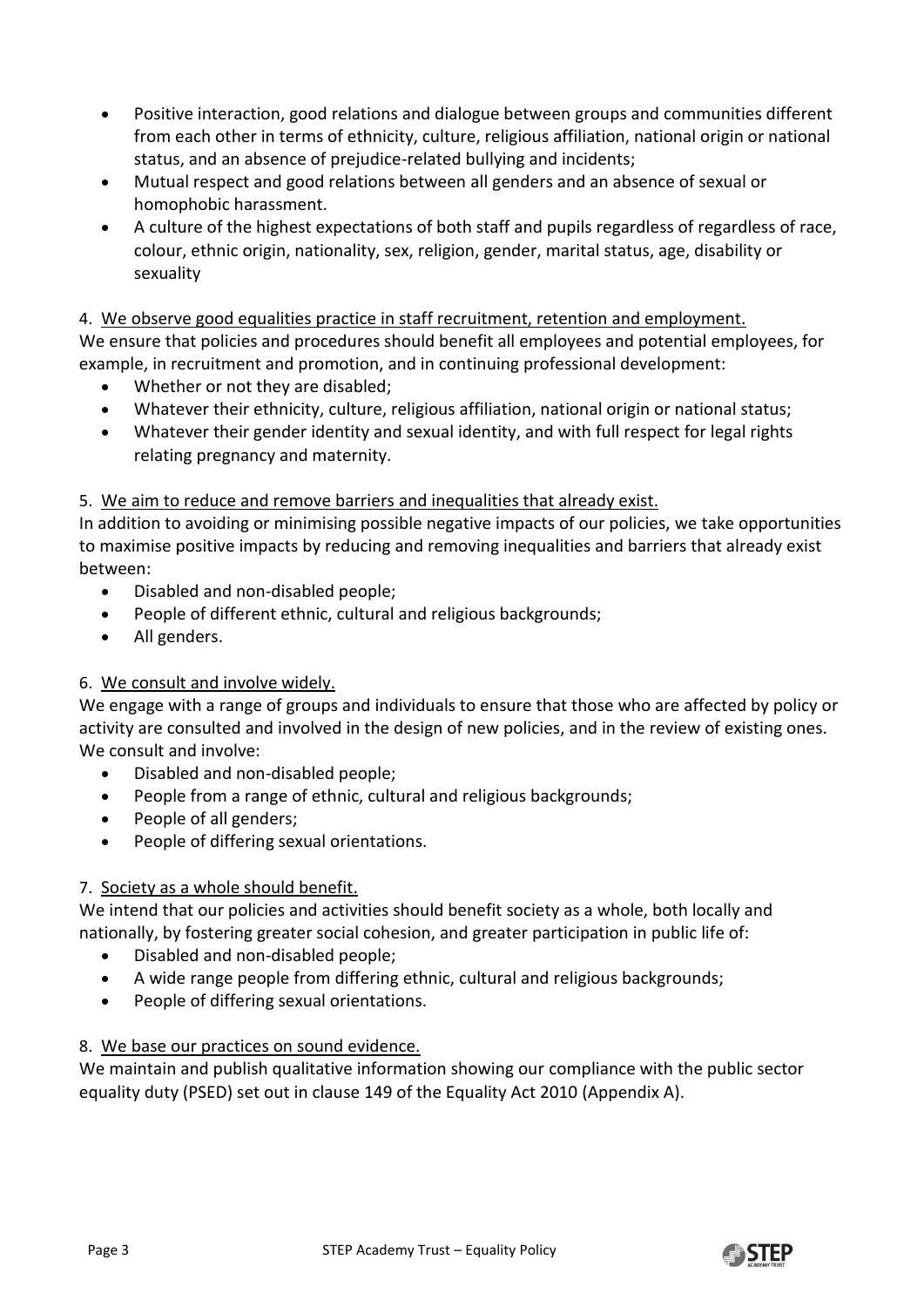# **Objectives**

We formulate and publish specific and measurable objectives, based on the evidence we have collected published (as per 8 above) and the engagement in which we have been involved (as per 7 above). The objectives which we identify take into account national and local priorities and issues as appropriate. We continually review our equality objectives and report annually on progress towards achieving them.

Schools need to publish information showing how they are meeting their duty to have due regard for equalities, and to publish objectives which show how they will better their performance in this area. See Appendix A for an example of how STEP Academies can approach this.

# **The curriculum**

We keep each curriculum subject or area under review in order to ensure that teaching and learning reflect the principles set out in the Guiding Principles.

# **Ethos and organisation**

We ensure that principles listed above apply to the full range of policies and practices, including those concerned with:

- Pupils' progress, attainment and achievement;
- Pupils' personal development, welfare, mental health and well-being;
- Teaching approaches and learning strategies;
- Admissions and attendance;
- Staff recruitment, retention and professional development;
- Care, guidance and support;
- **•** Behaviour, disciplines and exclusions;
- Working in partnership with parents, carers and guardians;
- Working with the wider community.

## **Addressing prejudice and prejudice-related bullying**

STEP Academies are opposed to all forms of prejudice which stand in the way of fulfilling the legal duties:

- Prejudices around disability and special educational needs;
- Prejudices around racism and xenophobia, including those that are directed towards religious groups and communities for example anti-Semitism and Islamophobia, and those that are directed against Travellers, migrants, refugees and people seeking asylum;
- Prejudices reflecting sexism and homophobia.

There is guidance available to all in STEP Academies on how prejudice related incidents should be identified, assessed and dealt with. We keep a record of prejudice related incidents, if any, and run a termly report that is analysed and discussed for action across all STEP Academies. These are recorded on CPOMS.

## **Behaviour, Exclusions and Attendance**

The school policies on Pupil Discipline, Anti-Bullying and Attendance take full account of the new duties under the Equality Act. We make reasonable, appropriate and flexible adjustment for pupils with a disability. We closely monitor data on exclusions and absence from school for evidence of overrepresentation of different groups and take action promptly to address concerns.

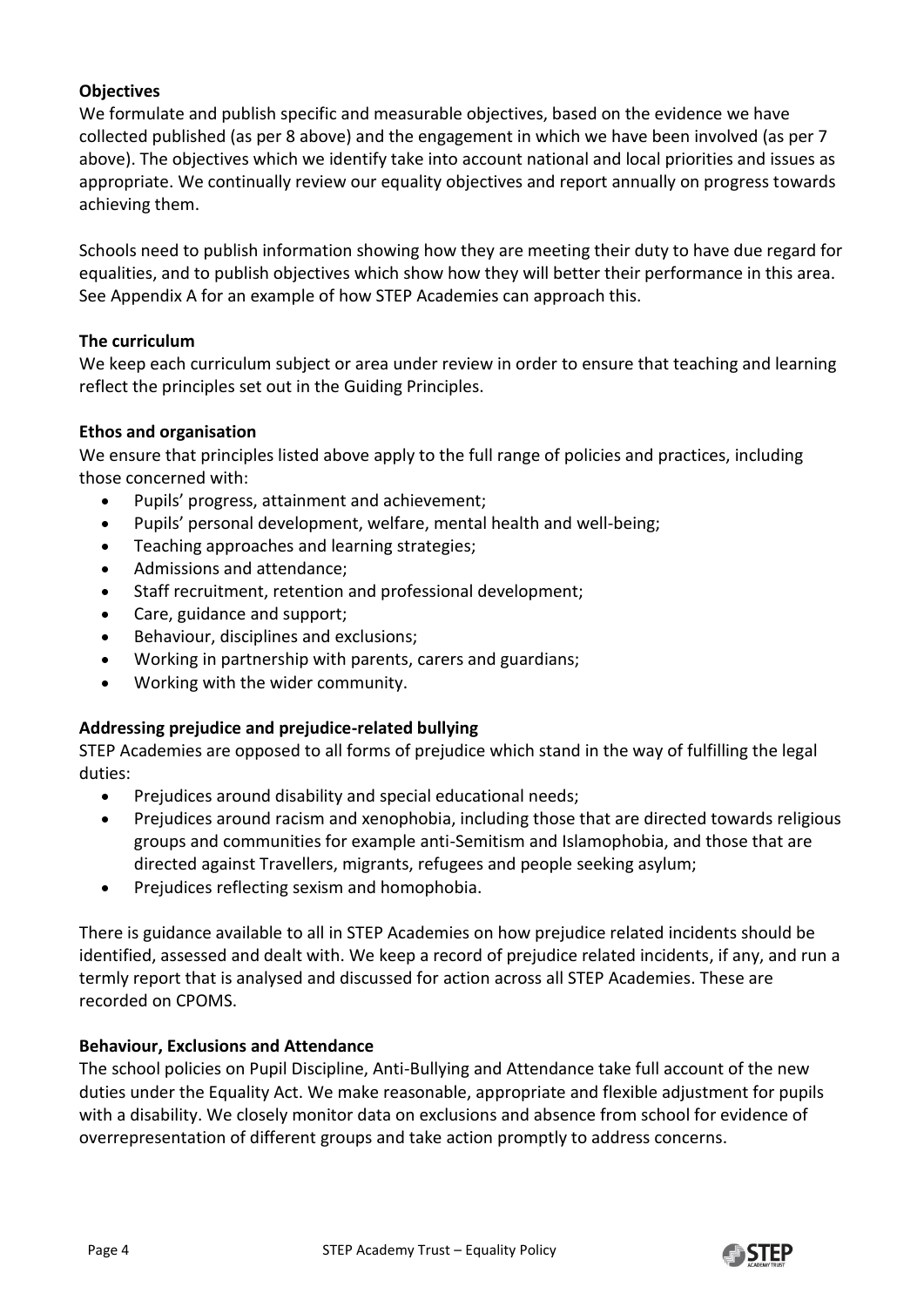# **Roles and responsibilities**

Each Academy Committee is responsible for ensuring that their Academy complies with legislation, and that this policy and related procedures and action plans are implemented. A member of the Academy Committee has a watching brief regarding the implementation of this policy. The Headteacher is responsible for implementing the policy: for ensuring that all staff are aware of their responsibilities and are given appropriate training and support; and for taking appropriate action in cases of unlawful discrimination.

The SLT has day-to-day responsibility for coordinating implementation of the policy.

All staff are expected to:

- Promote an inclusive and collaborative ethos in their classroom;
- Develop and evaluate curricula in line with the Trusts' Anti-Racist Organisation Roadmap and principles (appendix C);
- Swiftly deal with and review any prejudice related incidents that may occur;
- Plan and deliver curricula and lessons that reflect the principles above;
- Support pupils in their class for whom English is an additional language, SEND, and/or pupils who observe other cultural practices;
- Keep up to date with equalities legislation relevant to their work.

The Academy Committee will:

- Designate an Academy Committee member with specific responsibility for the Equality Policy
- Ensure that the objectives arising from the policy are part of the Academy Improvement Plan (AIP).
- Support the Headteacher in implementing any actions necessary, as part of their stakeholder engagement focus
- Engage with parents and partner agencies about the policy.

Our pupils will:

- Be involved in the development of the Policy and will understand how it relates to them, appropriate to age and ability
- Be expected to act in accordance with the Policy
- Be encouraged to actively support the Policy

Our parents/carers will:

- Be given accessible opportunities to become involved in the development of the Policy
- Have access to the Policy through a range of different media appropriate to their requirements.
- Be encouraged to actively support the Policy
- Be encouraged to attend any relevant meetings and activities related to the Policy
- Be informed of any incident related to this Policy which could directly affect their child

## **Information and resources**

We ensure that the content of this policy is known to all staff and governors and, as appropriate, to all pupils and their parent and carers. All staff and governors have access to a selection of resources which discuss and explain concepts of quality, diversity and community cohesion in appropriate detail (Appendix B**)**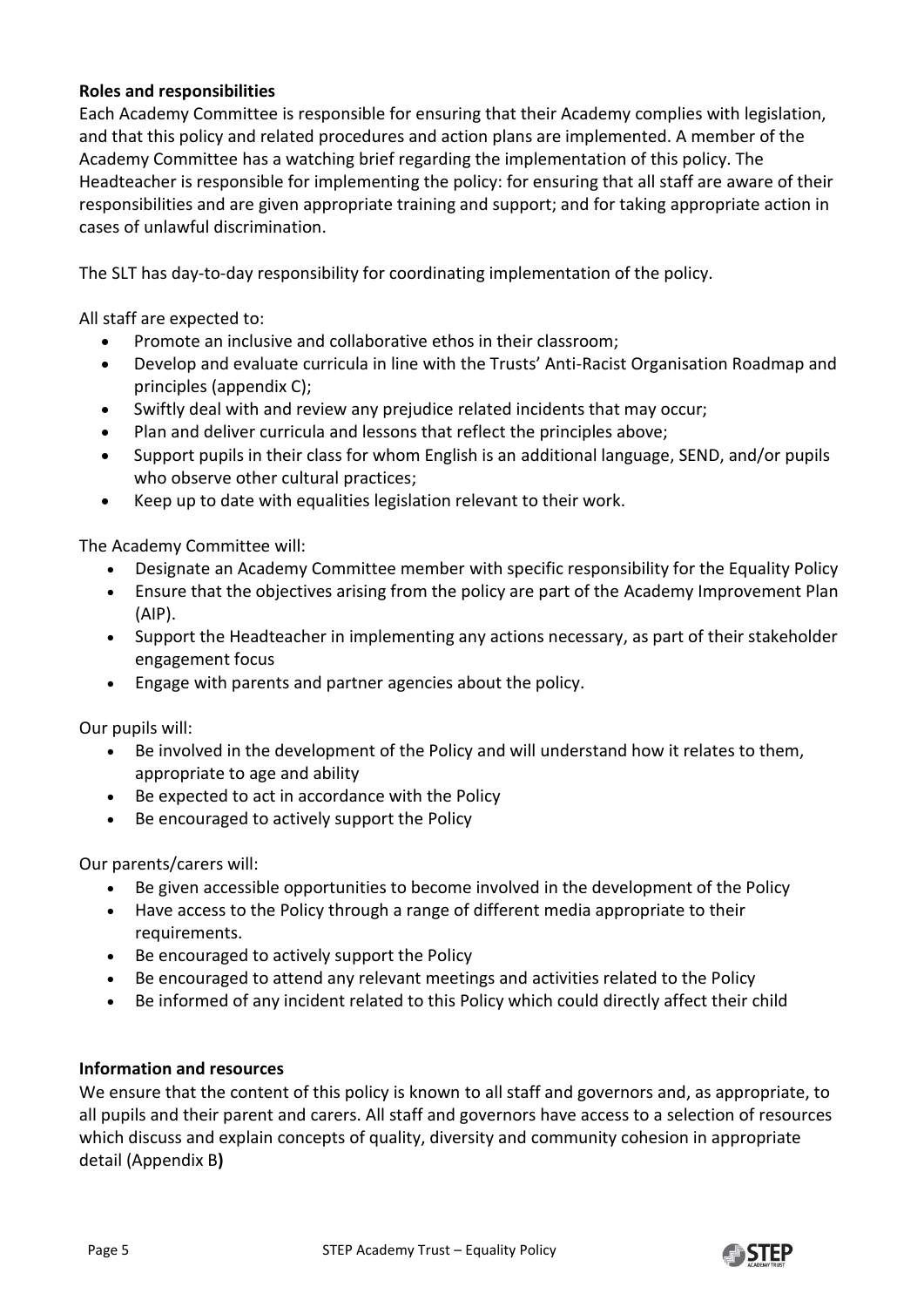## **Religious observance**

We respect the religious beliefs and practice of all staff, pupils and parents, and comply with reasonable requests relating to religious observance and practice.

# **Staff development and training**

We ensure that all staff, including support and administrative staff, receive appropriate training and opportunities for professional development, both as individuals and as groups or teams.

### **Breaches of policy**

Breaches of this policy will be dealt with in the same ways that breaches of other STEP Academy policies are dealt with, as determined by the Headteacher and Academy Committee.

#### **Monitoring and review**

We collect, study and use quantitative and qualitative data, including community/parent and pupil voice and perspective, relating to the implementation of this policy, and make adjustments as appropriate. In particular we collect, analyse and use data in relation to achievement, broken down as appropriate according to disabilities and special educational needs; ethnicity, and gender.

#### **Definitions**

Racism: The accepted definition of a racist incident, following the "Macpherson Report", is: *"any incident which is perceived to be racist by the victim or any other person."*

Disability: The Disability Discrimination Act 1995 defines a disabled person as someone who has a 'physical or mental impairment which has a substantial and long-term effect on his or her ability to carry out normal day-to-day activities'. According to the DDA, an impairment is to be treated as affecting the person's ability to carry out normal day-to-day activities, only if it affects one or more of the following:

- Mobility;
- Manual dexterity;
- Physical co-ordination;
- Continence:
- Ability to lift, carry or otherwise move everyday objects;
- Speech, hearing or eyesight;
- Memory or ability to concentrate, learn or understand and perception of the risk of danger.

Religion or Belief: The Equality Act defines "religion" as being any religion, and "belief" as any religious or philosophical belief. A lack of religion or a lack of belief are also protected characteristics. These definitions are fairly broad and the concepts of religion and belief therefore must be construed in accordance with Article 9 of the European Convention on Human Rights and with existing case law Sex/Gender**:** STEP Academies need to make sure that no pupils experience peer on peer abuse, or are abused or unfairly treated due to another pupil's sexualised behaviour or language. All leaders and staff have a responsibility to ensure that all pupils understand the risks they face in relation to peer on peer abuse, sexual abuse by an adult or peer/pupil. It is also essential that there is equity of access to a broad and balanced curriculum and gender stereotyping does not exclude certain pupils, nor unfairly privilege one group over another based on stereotypical idea or belief. .

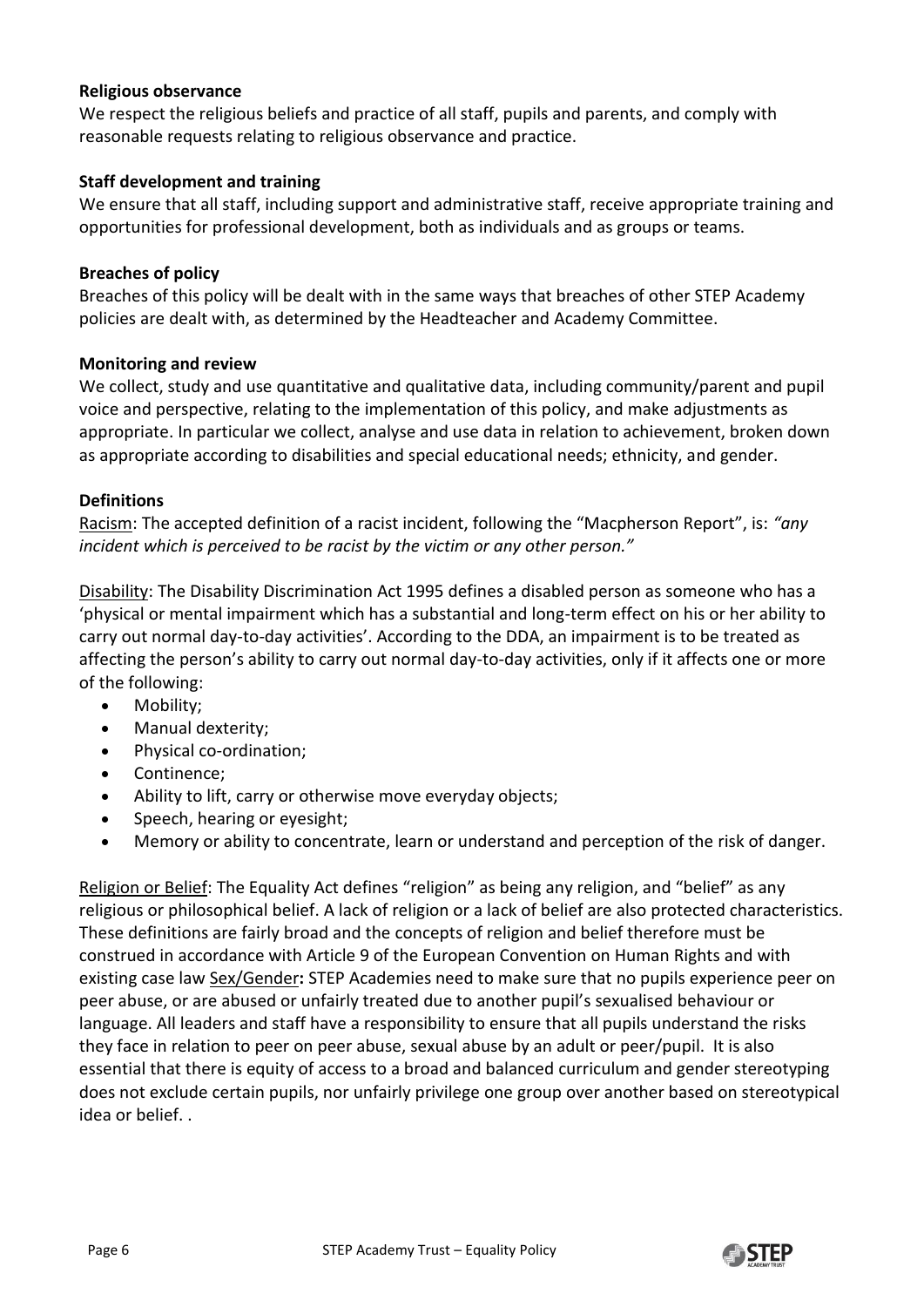# **This policy is to be read in conjunction with our Safeguarding Policies, Equality Policies and documentation:**

- Child Protection & Safeguarding; Intimate Care; Positive Handling; Anti-Bullying; Behaviour; Health and Safety; Code of Conduct setting out standards and acceptable behaviour for staff; E-Safety and ICT acceptable use; Managing allegations of abuse against staff; Admission; Whistleblowing.
- Gender; Disability; Race Equality; Special Educational Needs.

Although this policy is the key document for information about our approach to equalities in line with the Public Sector Equality Duty, we ensure that information about our responsibilities under the Equality Act are also included in our school development plans, self-evaluation reviews, the school prospectus, school website and newsletters.

The Equality Act also applies to schools in their role as employers, and the ways we comply with this are found in our Recruitment and Selection policies.

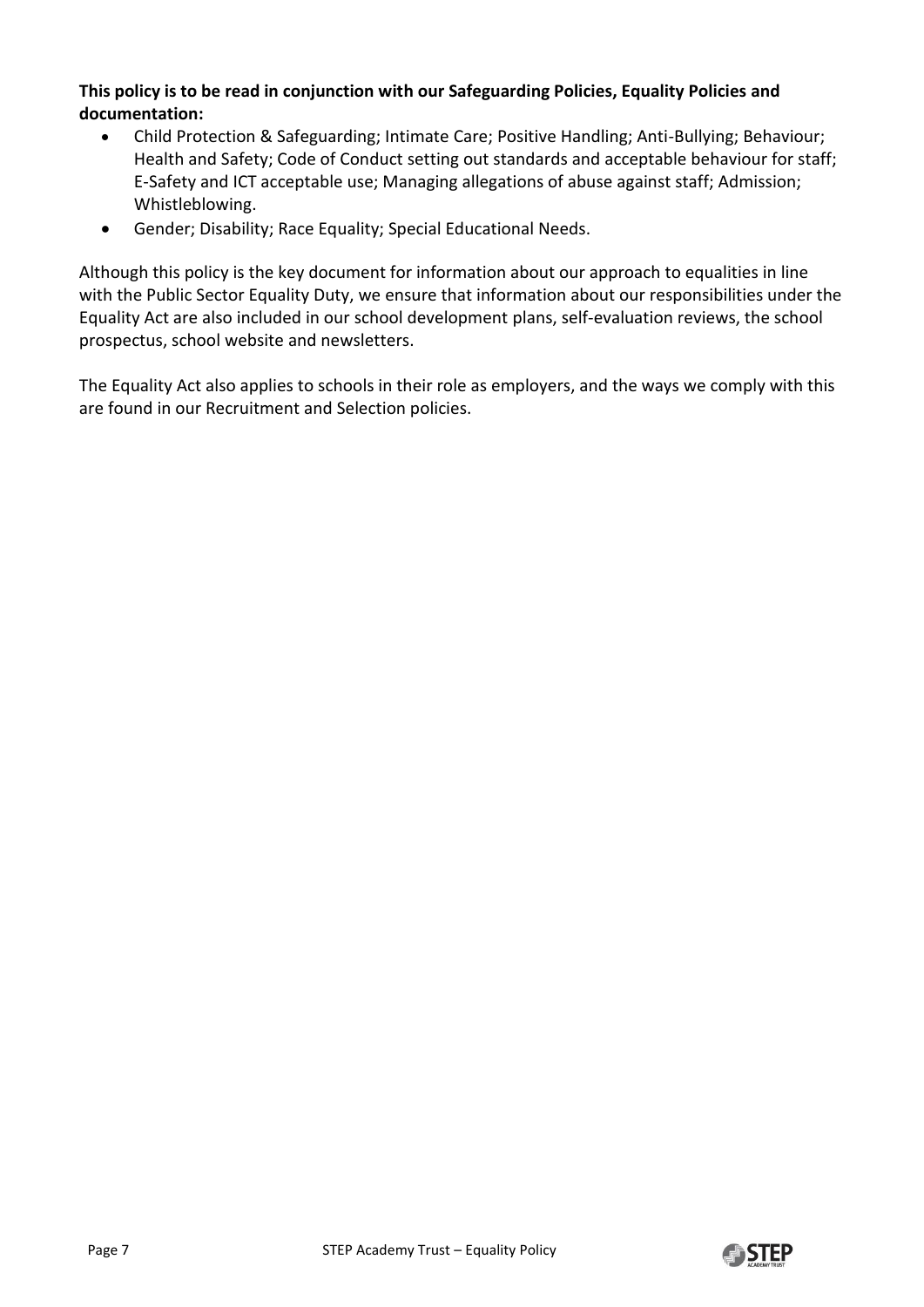# **EQUALITY ACT 2010 – DUTY TO PUBLISH INFORMATION AND OBJECTIVES BY 6 APRIL 2012**

## *APPLEGARTH ACADEMY*

In everything we do as an Academy, we take account of how we can get rid of discrimination, give pupils an equal chance, and encourage everyone to get along. *In order to do this effectively we will collect data related to the protected characteristics above and analyse this data to determine our focus for our equality objectives. The data will be assessed across our core provisions as a school, but we will also analyse available data relating to the context of our local community, including hate crime data and demographic information. In relation to school provision we will pay particular attention to the following functions:*

- *Admissions*
- *Attendance*
- *Attainment*
- *Exclusions*
- *Prejudice related incidents*

#### Our pupil population in 2021 comprises:

| No on           | % Ever     | % SEN   | % SEN       | % EAL | % Ethnic | %CLA | %    | %     |
|-----------------|------------|---------|-------------|-------|----------|------|------|-------|
| roll:           | b          | support | <b>EHCP</b> |       | minority |      | boys | girls |
|                 | <b>FSM</b> |         |             |       | pupils   |      |      |       |
| School<br>data: | 49.4       | 14.2    | 4.5         | 36.9  | 58       | 0.2  | 48.3 | 51.   |

## *Our school equality statement*

# *In everything we do as an Academy, we take account of how we can get rid of discrimination, give pupils an equal chance and encourage everyone to get along.*

## **Here are some of the ways we do this**

Our Academy publishes information on pupil population broken down by ethnicity and gender, and differences in attainment between girls and boys, and between pupils of different ethnic background.

- The Academy gathers information on the pupil population broken down by ethnicity and gender and uses this information to identify areas in which the school could reduce inequalities and decide upon priorities for the following academic year, working towards diminishing these differences entirely.
- We ensure individual pupils cannot be identified from the information published.
- Our Assistant Headteacher Mr Mukhtar, has special responsibility for equality matters.
- Pupil Premium funding is used to target underachievement and ensure all children, no matter what their background, have access to the same quality teaching.
- **There are clear procedures for dealing with prejudice-related bullying and incidents.** All incidents and actions are recorded.

#### **These are our objectives**

We want to promote an improved sense of shared belonging in the Academy and in the

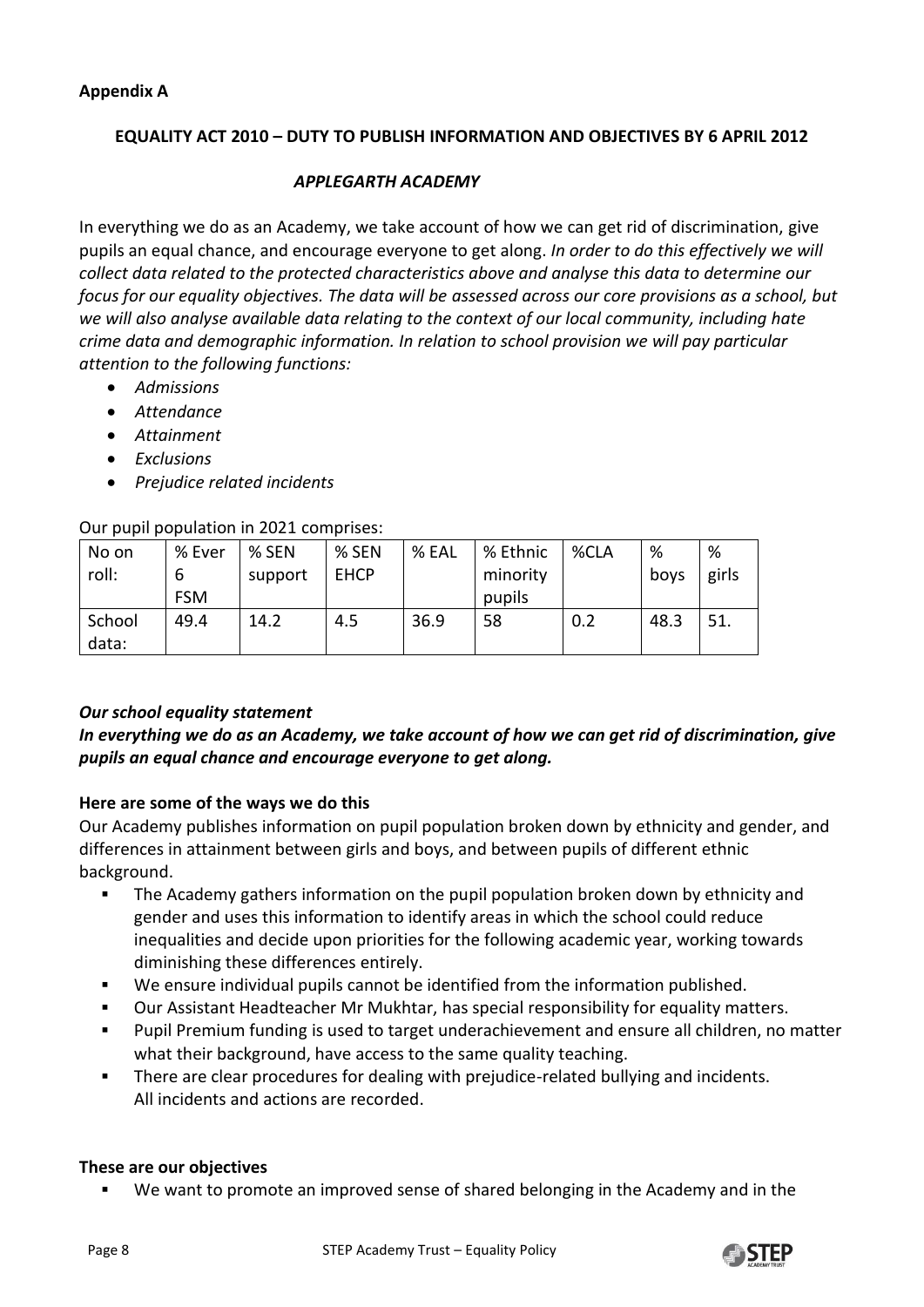community. We will do this by implementing our Class Thrive action Plans, our collaborative curriculum and Philosophy lessons. We will measure it by pupil surveys.

- We ensure our academy teaches an inclusive and diverse curriculum by ensuring all content and material reflect and include our diverse community.
- We have undertaken training of staff to look in detail at the STEP Academy Trust roadmap to become an anti-racist organisation.
- We will continue to celebrate our diverse community and consider ways to ensure our children experience different cultures and learn about religions.
- We will continue to ensure gender stereotypes are challenged and encourage any concerns or incidents be reported.

# **September 2021**

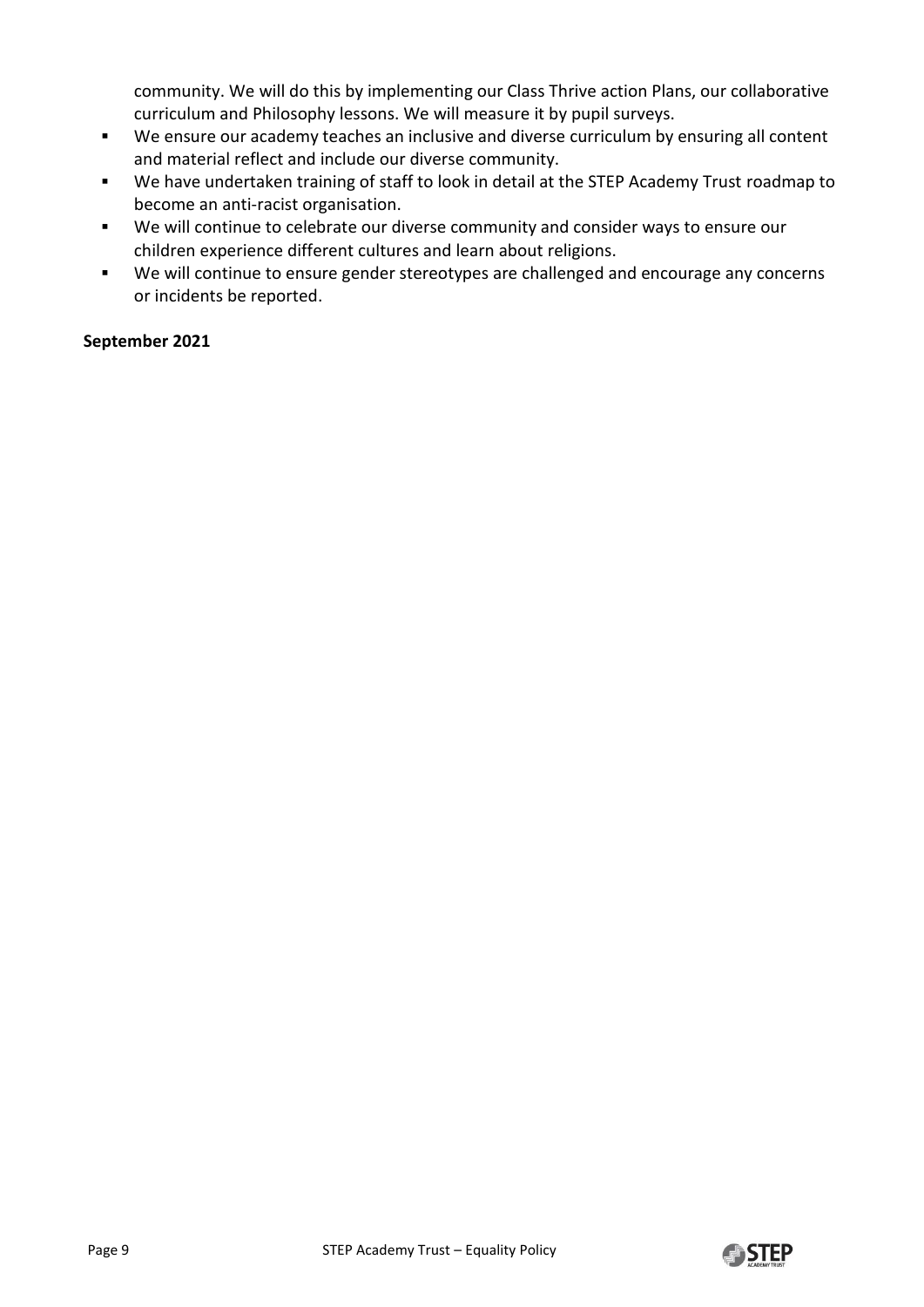# **Appendix B School Checklist**

- The school collects information on race, disability and gender with regards to both pupils and staff, e.g. pupil achievement, attendance, exclusions and staff training.
- This information is used to inform the policies, plans and strategies, lessons, additional support, training and activities the school provides.
- The Equality Policy and Objectives have been shaped by the views, input and involvement of staff, parents, governors, pupils and other stakeholders.
- The school publishes information to demonstrate purposeful action on the general duties.
- The school analyses pupil achievement in terms of progress and standards for different groups and takes action when there trends or patterns indicate a need.
- The school sets Equality Objectives to improve outcomes for vulnerable pupils and monitors progress on reaching these objectives.
- A senior member of staff has responsibility for coordinating the implementation of the policy and monitoring outcomes – their anti-racism champion.
- The school ensures that all staff understand and implement the key requirements of the Equality Policy.
- The school ensures that visitors to the school understand and follow the key requirements of the Equality Policy.
- The curriculum includes opportunities for all pupils to understand and celebrate diversity and difference.
- All groups of pupils are encouraged to participate in school life and make a positive contribution, e.g. through class assemblies and Pupil Parliament.
- The school monitors bullying and harassment of pupils in terms of difference and diversity (i.e. different groups) and takes action if there is a cause for concern.
- Visual displays and multi-media resources take diversity into account.
- Open evenings and other events which parents, carers and the community attend are organised in line with the equality policy.
- The accessibility needs of parents, pupils and staff are considered in the publishing and sending out of information.
- The Governing Body is increasingly representative of the community it serves.
- Procedures for the election of parent governors are open to candidates and voters who are disabled

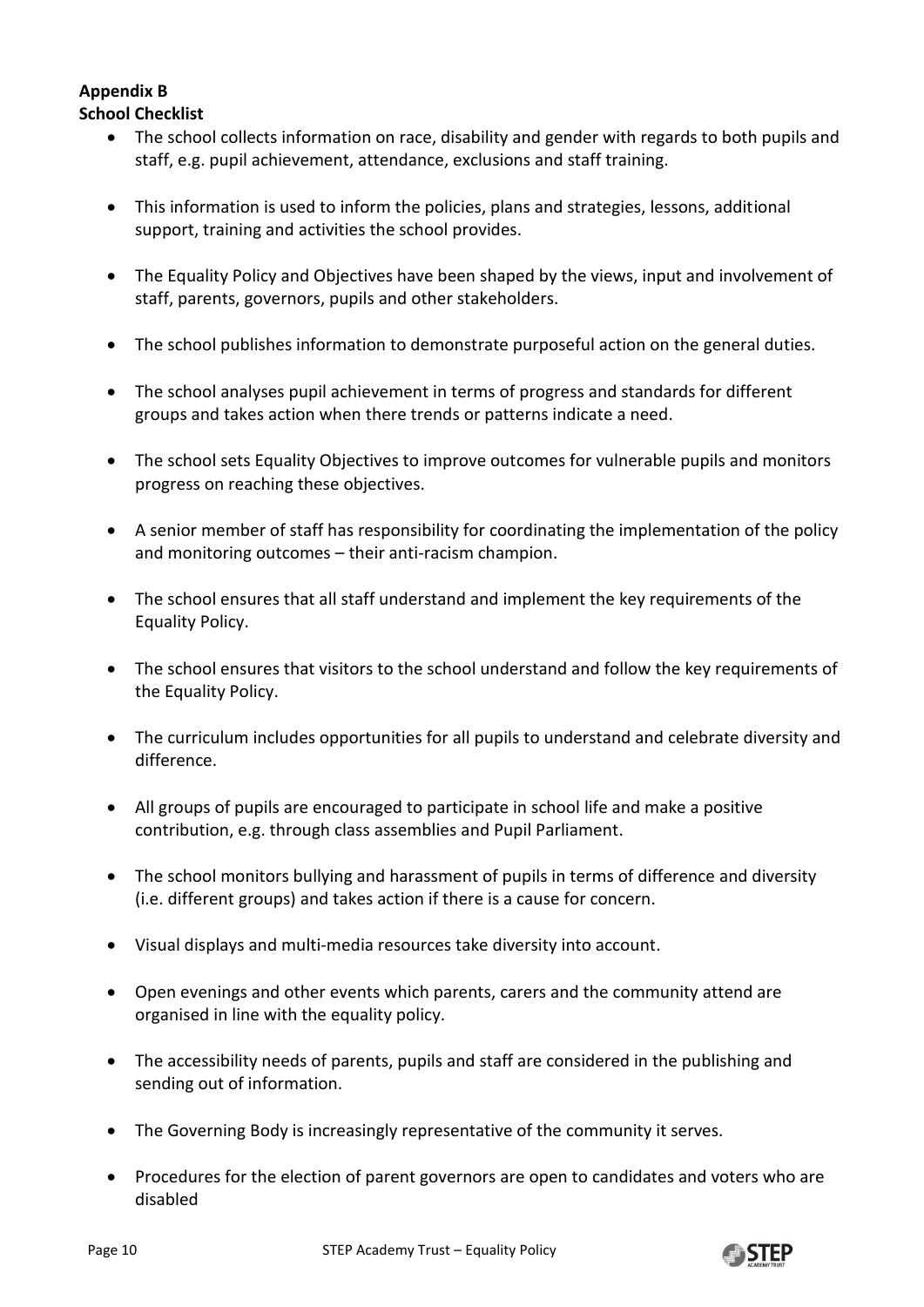### **Appendix C**